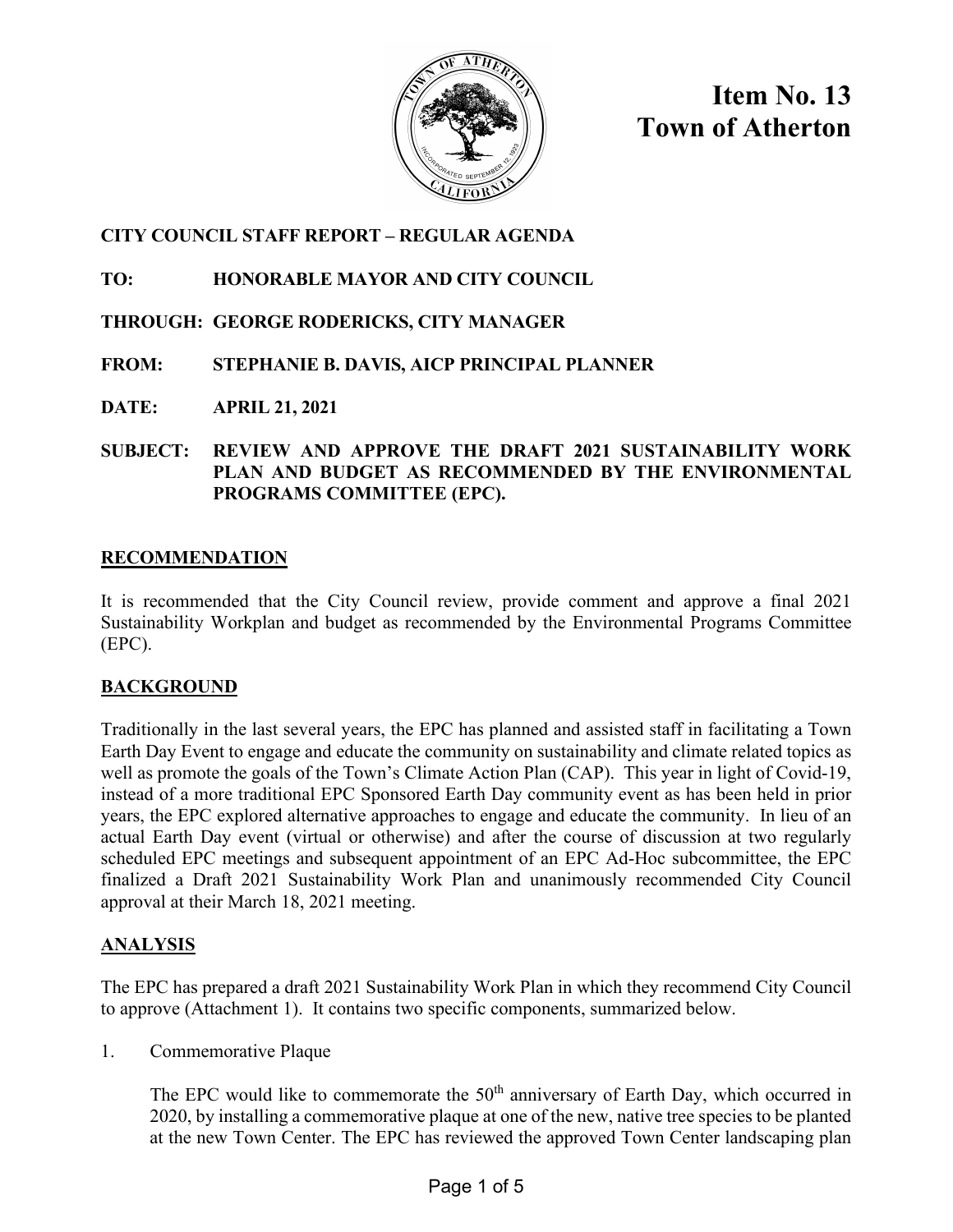and has preliminary identified a few trees adjacent to the new library, in which the plaque could be installed. The proposal would be for the plaque to be purchased this fiscal year, but not installed until the landscaping at the new Town Center has been planted – which would not occur until the following fiscal year. Upon EPC preliminary research, the estimated cost of plaque purchase is approximately \$200.

2. Seed Paper Bookmark Mailing

The EPC is recommending that plant-able seed bookmarks be mailed to every resident in Town. Such bookmarks are intended to be planted and grow into native flowers. Further, the bookmarks can be printed with educational and informative text. Should the Council approve this component of the proposed draft Sustainability Work Plan, the EPC has appointed an Ad-Hoc Subcommittee who, following any approval by Council, would work with staff on final printed text, order placement and Town-wide mailing prior to the end of this fiscal year. Preliminary ideas discussed by the EPC included the consideration of adding text to the bookmarks which would inform and educate the community on sustainability tools and resources useful for a resident. The possible topics of energy efficiency, water conservation, green building, alternative transportation modes, and/or recycling/composting tools were preliminarily discussed. Some examples of what a seed paper bookmark looks like are included below:

- <https://www.customearthpromos.com/seed-paper/seed-paper-bookmarks.html>
- https://botanicalpaperworks.com/catalog/promotional-items/plantable-seed-bookmarks/
- <https://www.ecomarketingsolutions.com/p/EPIAE-GJHIW/bookmark-wseeds-attached>

There are 2588 delivery addresses in Town. The estimated cost to purchase approximately 2,600 seeded bookmarks is approximately \$1.15 per bookmark, or a total of \$3,000.00 for each address in Town after taxes and shipping. It is further estimated to cost approximately \$1,500.00 for the bookmarks to be stuffed in envelopes, envelopes sealed and associated postage. The total estimated cost for mailing seed paper bookmarks to every property in Town is approximately \$4,500.00.

The total estimated cost to implement each of the two components specified above is \$4700.00. This estimate is under the available budget of \$5,000 as discussed under the FISCAL IMPACT section below.

## **POLICY FOCUS**

The EPC is charged under Resolution 2018-11 to *"provide the City Council with recommendations, outreach programs, and education on environmental issues facing the Town's natural and built environment."* Acting in an advisory capacity, the EPC has the following powers and duties:

*a. Upon request, make recommendations (programmatic and legislative) to the City Council on all matters pertaining to the Town's natural and built environment and the Town's regional role and responsibilities as one of the communities on the San Francisco Bay Peninsula.*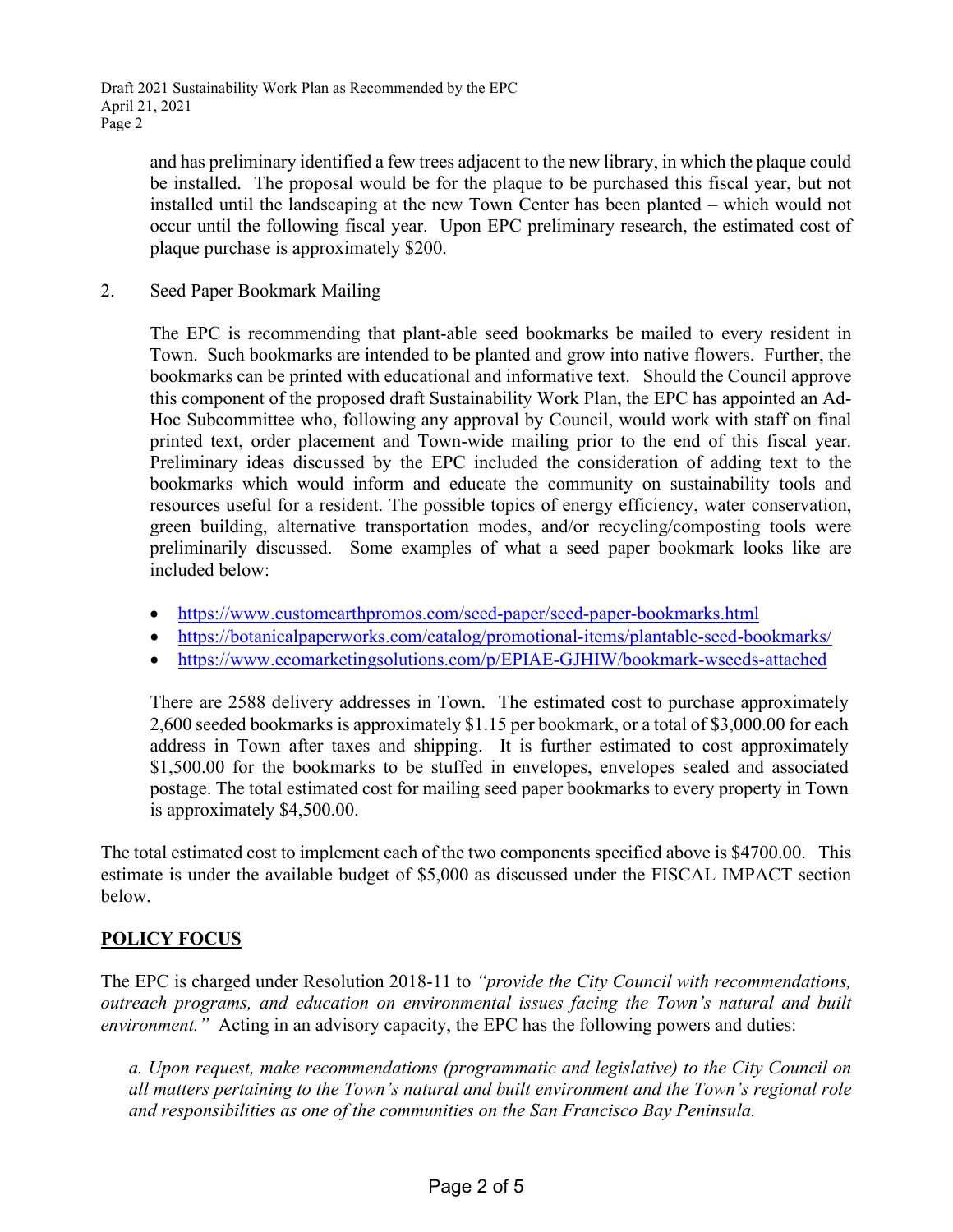Draft 2021 Sustainability Work Plan as Recommended by the EPC April 21, 2021 Page 3

*b. Pursuant to established City Council programs and policy, assist staff in the creation of proactive community engagement programs for residents, commercial and public enterprises active within the Town's jurisdiction.* 

Historically, the Town's EPC has been the primary body in creating and supporting an annual Earth Day event for the Town, as approved by the Council, which has traditionally been education based. In light of Covid-19 and challenges/prohibitions in organizing a community wide event at this time, and in the Committee's advisory role, the EPC is proposing a replacement approach in attempting to inform and educate the community around Earth Day. Further, as an advisory Committee, the EPC would only be allowed funds allocated by the Council on a programmatic basis, with those funds disbursed through staff. As a policy matter, it would be appropriate for the Council to review and approve a sustainability work plan and associated budget request, and provide any additional detail to staff.

# **FISCAL IMPACT**

The 2020/2021 Fiscal Year (FY) Budget includes \$5,000 for the EPC - General Support for committee work. The \$5,000 could be dedicated to fund the activities proposed within the Draft 2021 Sustainability Work Plan – the details as proposed by the EPC are estimated to not exceed \$5,000 and the ability to execute the Work Plan within this budget maximum is found to be feasible. Any materials, efforts, or staffing resources associated with these proposed activities that exceed this existing \$5,000 budget would need to be authorized by the Town Council. Attachment 1 includes a recommended Draft 2021 Sustainability Work Plan that includes a total budget estimated at approximately \$4,700.00, while incorporating the recommendations of the EPC as described in the Analysis section above.

## **PUBLIC NOTICE**

Public notification was achieved by posting the agenda, with this agenda item being listed, at least 72 hours prior to the meeting in print and electronically. Information about the project is also disseminated via the Town's electronic News Flash and Atherton Online. There are approximately 1,200 subscribers to the Town's electronic News Flash publications. Subscribers include residents as well as stakeholders – to include, but be not limited to, media outlets, school districts, Menlo Park Fire District, service provides (water, power, and sewer), and regional elected officials.

#### **COMMISSION/COMMITTEE FEEDBACK/REFERRAL**

This item has or X has not been before a Town Committee or Commission.

- Audit/Finance Committee (meets every other month)
- Bicycle/Pedestrian Committee (meets as needed)
- \_\_\_\_ Civic Center Advisory Committee (meets as needed)
- X \_\_ Environmental Programs Committee (March 18, 2021)
- Park and Recreation Committee (meets each month)
- Planning Commission (meets each month)
- Rail Committee (meets every other month)
- Transportation Committee (meets every other month)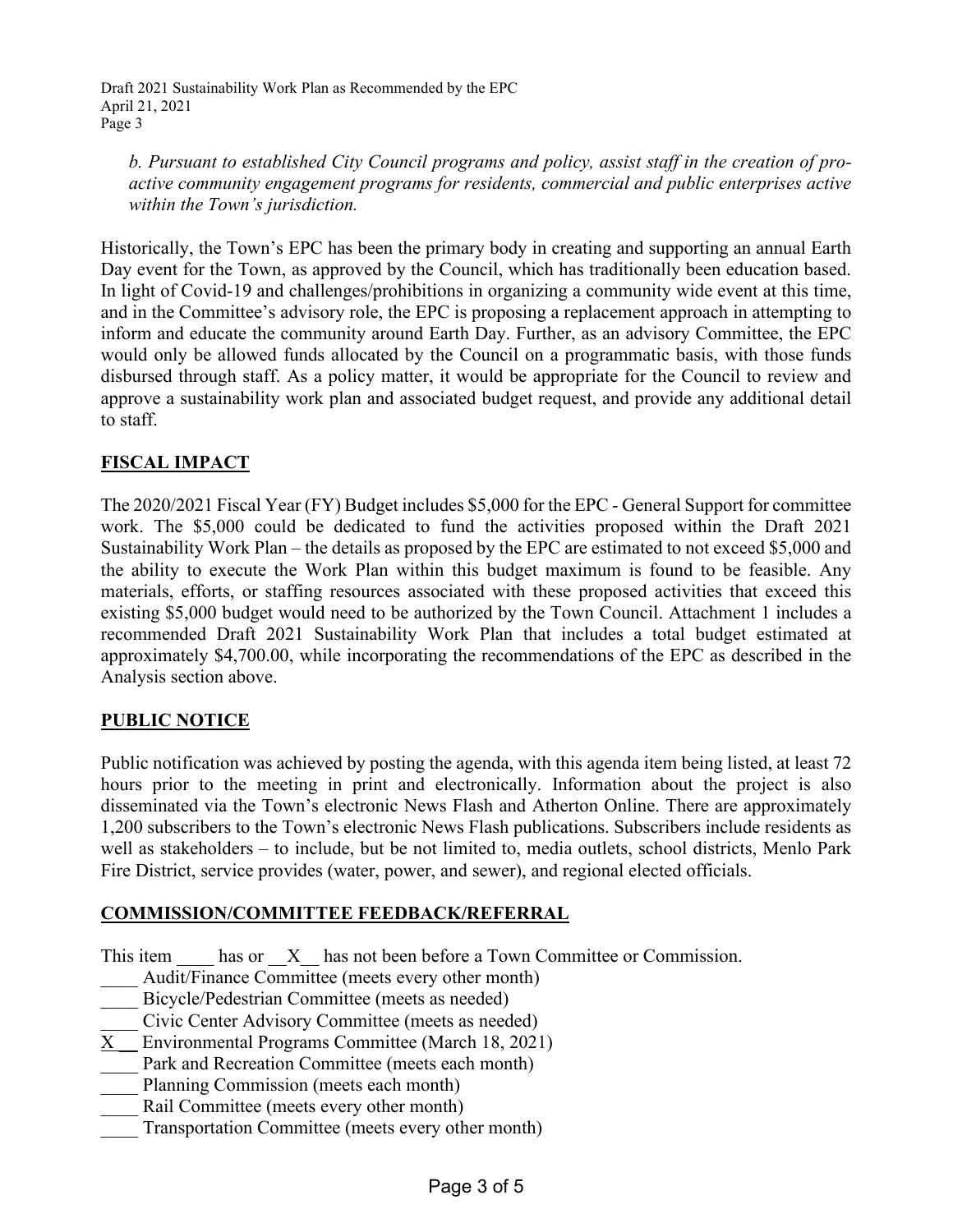Draft 2021 Sustainability Work Plan as Recommended by the EPC April 21, 2021 Page 4

Tree Committee (meets each month)

# **ATTACHMENT**

1. Draft 2021 EPC Recommended Sustainability Work Plan